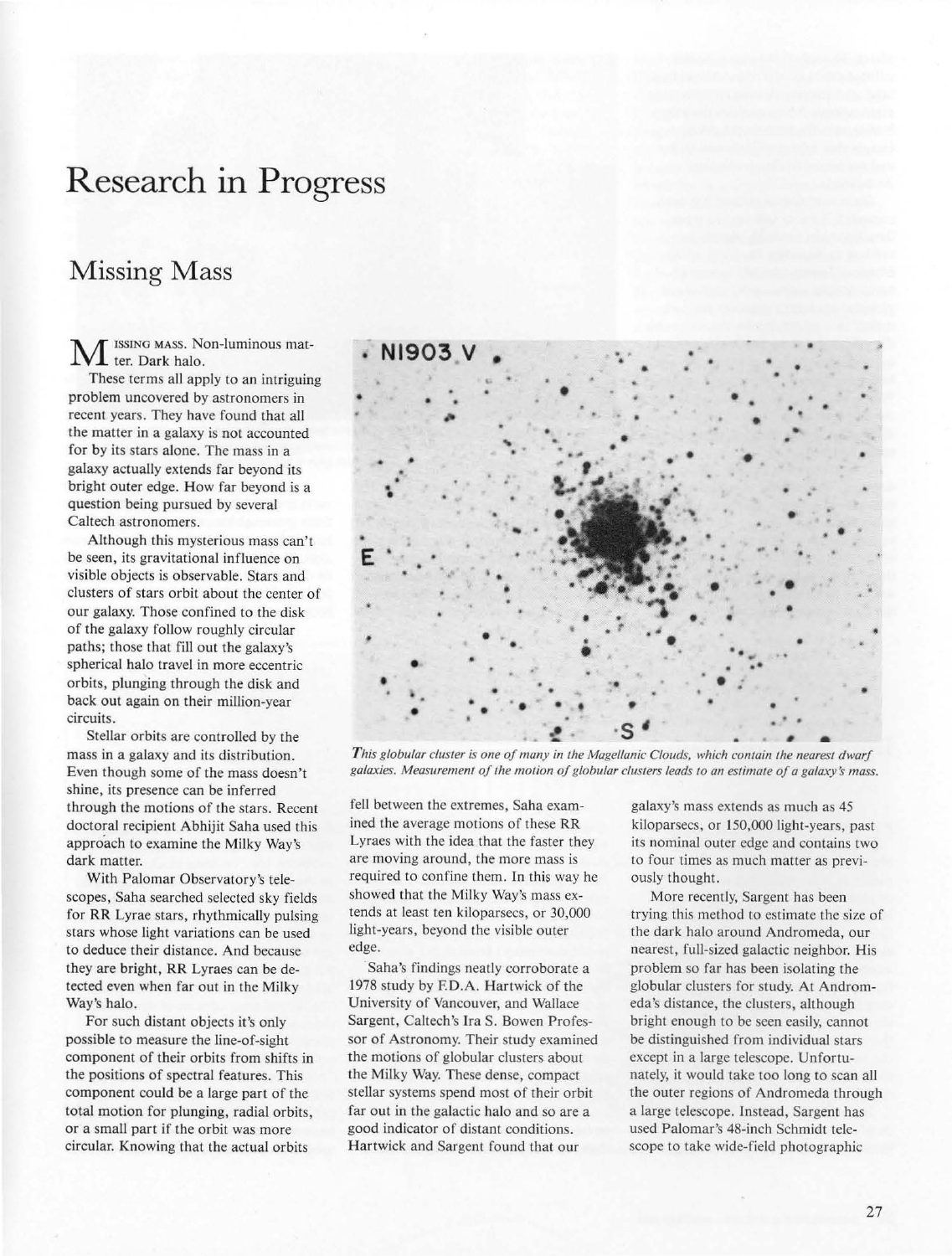plates. To analyze the plates, he has enlisted the help of a researcher in England who recently devised an automatic plate-scanner. More sensitive than the human eye, the scanner can discern images that appear slightly non-stellar and are potential clusters around Andromeda.

Once a catalog of clusters has been compiled, Sargent will begin a more detailed study, probably similar in method to Associate Professor of Astronomy Jeremy Mould's current efforts. Mould also uses the motions of globular clusters to delineate the dark matter in a galaxy, but he has no trouble discerning the clusters. Mould is studying dwarf galaxies, miniatures of a size between a globular cluster and the Milky Way. Since dwarf galaxies are small, they must be nearby to be seen; at these distances, their globular clusters are easily detected.

Even though the clusters can be detected, their individual stellar members cannot be easily resolved. Mould has been using Palomar's Hale Telescope to create spectra from the overall light of the clusters, from which he will derive their line-of-sight velocities. This in turn will lead to an estimate of the mass of the dwarf galaxy, including the mass that



*To study dwarf galaxies, which are nearby and have easily detectable globular clusters, Jeremy Mould uses the data recording system of the CCD (charge-coupled device) camera at Palomar Observatory. The picture* is *displayed a few seconds after it has been taken.* 

doesn't shine.

Ultimately these investigations of unseen matter could provide information important to a number of astronomical studies. The most dramatic among them is perhaps the critical cosmological question of whether the universe is open or closed, that is, whether there is enough matter to gravitationally halt and reverse the universe's expansion. The final fate of the universe may be determined by the dark, unseen matter that astronomers have only recently become aware of.  $\square$   $-$  *John Gustafson* 

## Improving on Nature

THE MOST commonly used antibiotics  $\perp$  are produced in nature — by plants, by fungi, by bacteria. There are plenty of other natural products that are of potential therapeutic value to man, but whose toxicity outweighs their benefit. Actually, anything poison to us is also potentially useful simply because it interacts with the human body, according to Robert Ireland, professor of organic chemistry. The trick is to modify the chemical structure so as to maintain the biological action while diminishing the potency of the toxin. In a way, it is the fine tuning of a biological response through chemical modifications.

Ireland's research involves the synthesis of natural products of potential therapeutic value. The goal of such

synthesis is not simply to make more of a particular substance but to be able to change the chemistry slightly and make a molecule better than the one that nature has produced. With any particular molecule the ultimate aim is to broaden the critical gap (called the thera· peutic dose range) between the amount of a drug necessary to be effective and the amount that will kill you. "If we can make it, we can change it," Ireland says. He compares his procedures to planning a drive from Los Angeles to New York . by the most direct route; then, while actually driving, adjusting the route slightly to end up in Philadelphia.

Since Ireland and his group are in*tetested* in the science of synthesis rather than just building better drugs, an essential criterion of a candidate molecule is that it be a complex and challenging problem. His "building block" approach to the problem involves first designing a multistage synthesis strategy  $-$  figuring out the components (the building blocks or synthetic intermediates) into which the molecule might be broken and then put back together most efficiently (planning the most direct route to New York). The second stage consists of developing the reaction pathways to reassemble the pieces with slight modifications (because you'd rather be in Philadelphia).

Some of the Caltech chemist's recent work has concerned a biologically important molecule called X537A (also known as lasalocid A). Currently it's used as an additive in chicken feed to